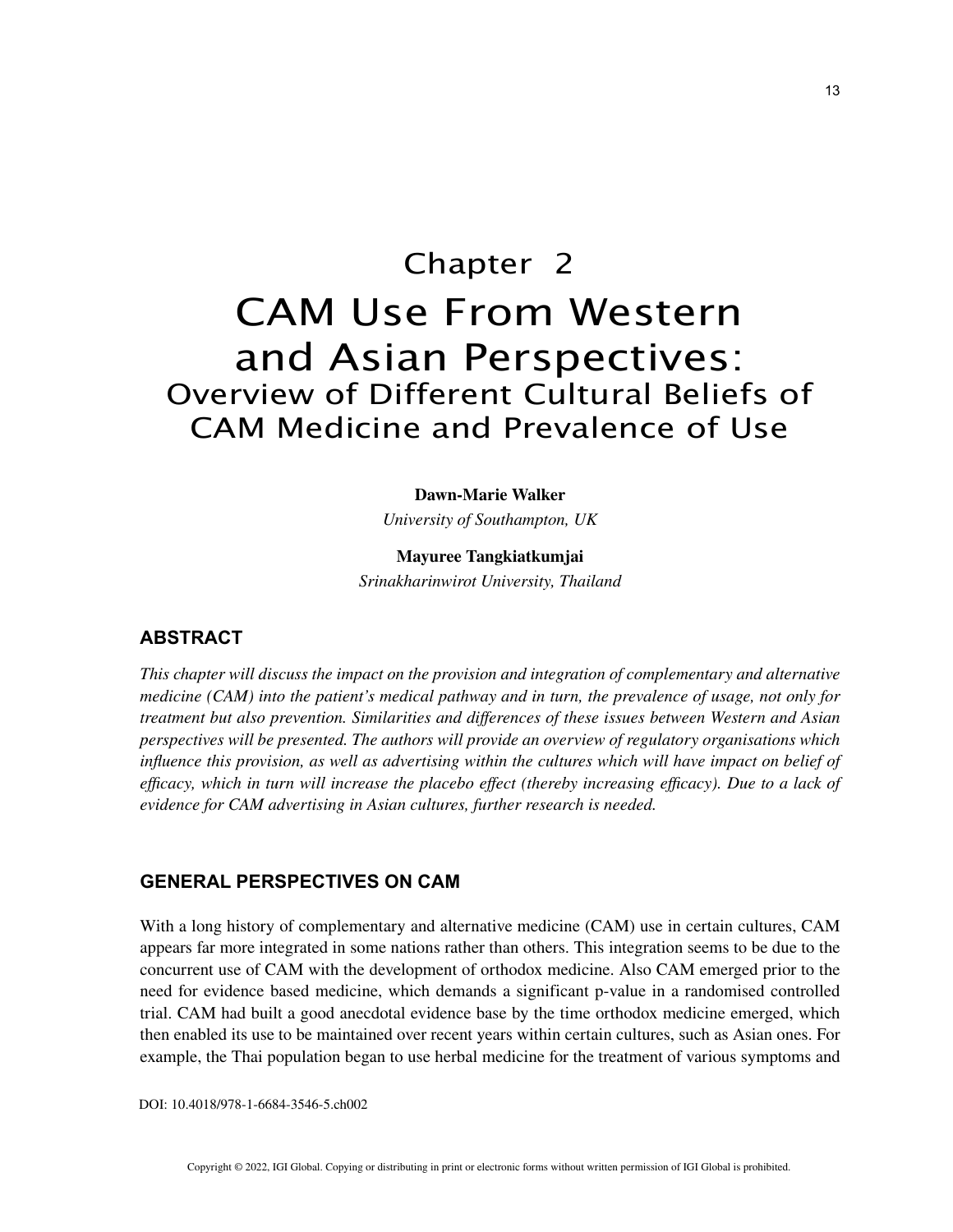diseases and for promoting well-being before 1238 A.D (He, 2015). Indeed, Thai traditional medicine has been the main intervention for health care until the early  $20<sup>th</sup>$ . Century (Chokevivat, & Chuthaputti, A. 2005). Prior to this, traditional Chinese medicine (TCM) was born in the Chinese culture with its roots within a philosophy such as Buddhism, more than 2,500 years ago (He, 2015). During the Ming and Qing dynasties (1368AD-1911AD) thanks to the advancement of paper making and printing, TCM spread to other countries of the Western continent (He, 2015). However, as the word spread from Asia about TCM, so the news reached Asia about orthodox medicine, leading to a change in cultural beliefs. In 1928, the Central Committee on Hygiene of China, put forward a motion to 'abolish Chinese medicine in order to remove the obstacles to the cause of orthodox medicine and hygiene.' (Wang, 2013). In 1949, the People's Republic of China, outlawed the use of Chinese medicine in hospitals, and during the Cultural Revolution in 1966-1976 many practitioners were either jailed or killed (Wang, 2013). Therefore, in 1976, a document was submitted to the Chinese government, saying that there were almost no traditional doctors left (Wang, 2013). This led to the establishment in 1979 of the National Association of Chinese Medicine, and many traditional texts were edited and republished (Wang, 2013). Now CAM use, especially TCM, is accepted more by governments in Asian rather than Western areas (Bautista, et al., 2011). For example, there is still a department within the Ministry of Public Health in China, specifically dealing with TCM (Hesketh & Zhu, 1997). Its aim is to support the use and integration of TCM within cultures and to create a framework in which CAM can be delivered. Today, China is regarded as one of the most integrated health systems in the world where TCM is embedded within medical training (Chung et al., 2011). Furthermore, a study found that 82% of orthodox medical doctors in China had referred patients to TCM practitioners (Harmsworth & Lewith, 2001), compared to 41% in the UK (Lewith, et al., 2001).

#### **PREVALENCE OF CAM USE**

The prevalence of the use of CAM varies between countries due to economic, cultural and social factors. For example, in countries where CAM has cultural and historical influences, such as Singapore and Korea, although orthodox health care systems are quite well established, 76% and 86% of their population still use TCM (World Health Organisation, 2012). CAMs are widely used and valued around the globe. These medicines, which are often proven to be safe, ensures that all people have access to care, when many have no access to orthodox medicine. For example, the ratio of traditional healers to population in Africa is 1:500 whilst to medical doctors it is 1:40,000 (Abdullahi, 2011). Indeed for many millions of people, herbal medicines and traditional treatments are the main, and sometimes only source of healthcare (World Health Organisation, 2014). Furthermore, it is argued that CAM may reduce healthcare costs and contribute to the economic development of a number of countries, thanks to not only the agriculture incentive to grow herbs, but also to the internet which has made buying herbs and other CAM products easier globally (World Health Organisation, 2014).

The use of CAM is highest in East Asian countries such as Japan with 76% of patients using CAM (Yamashita, et al., 2002), Malaysia with 69.4% (Siti, et al., 2009), and South Korea with 74.8% using CAM (Ock, et al., 2009). A study in India found that 89% of the doctors which responded to their survey had used CAM (Telles, et al., 2011). A report on the prevalence of use in 2007 in the US, found that 38.8% (83 million) adults and 11.8% (8.5 million) children used CAM (Barnes, et al., 2008), with the estimated total out of pocket expense on CAM for adults in 2007 being approximately \$33.9 billion per year (Nahin, et al., 2009) with the most common condition treated being described as musculoskeletal